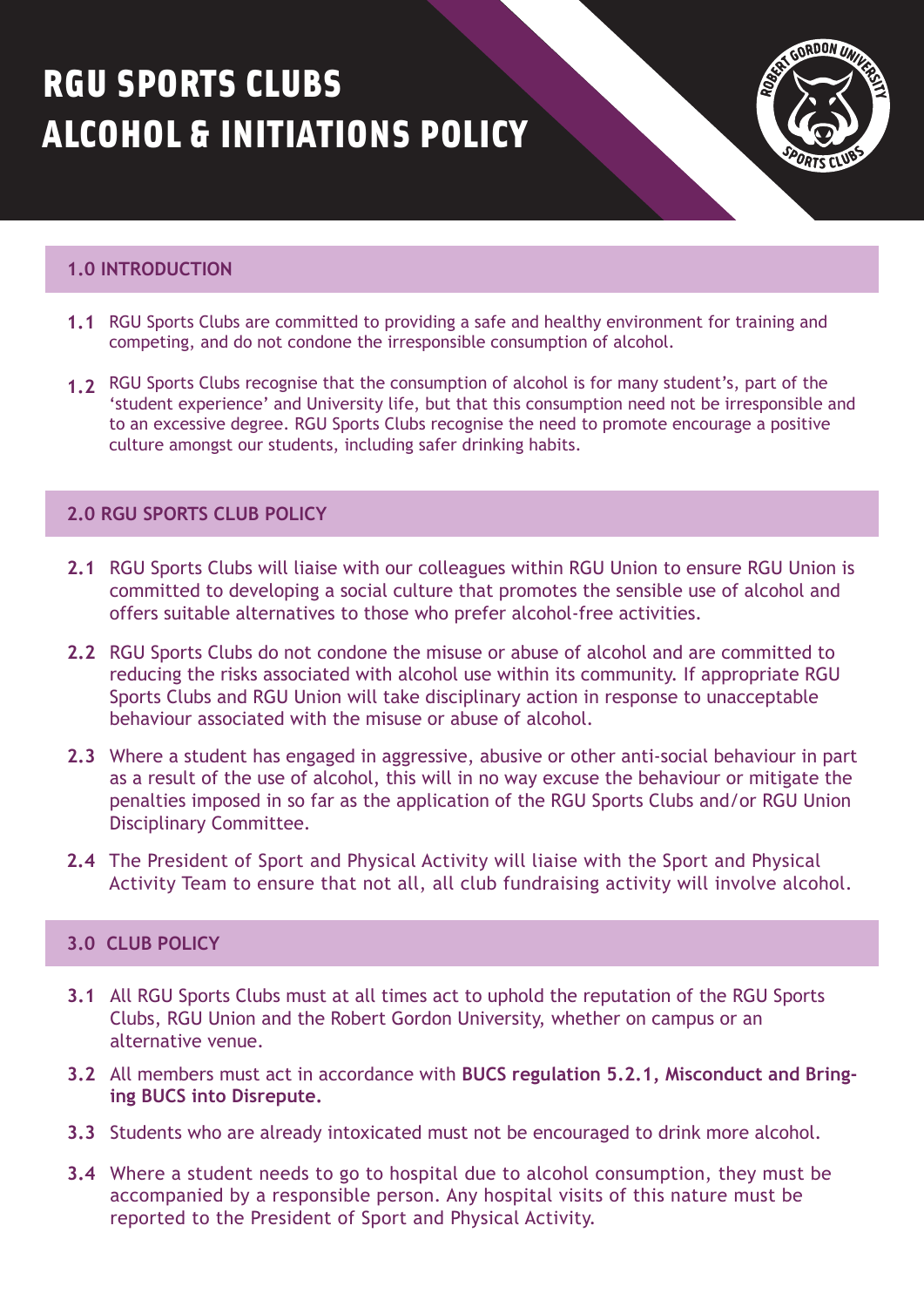- Clubs must not highlight alcohol as the main reason for attending an event. Publicity **3.5** should indicate that there will be non-alcoholic drinks available at the event.
- **3.6** All promotional activity will ensure that we market and promote events containing alcohol responsibly and that there will be no active promotion of drinking games.
- **3.7** Online socials or fundraising activity, must not promote the sale of alcohol.
- **3.8** All RGU Sports Clubs must actively discourage spectators from consuming alcohol when in attendance at matches, fixtures and competition. Spectators must respect the facility and [must act to uphold the reputation of RGU Sports Clubs, in accordance with](https://www.bucs.org.uk/rules-and-regulations/general-regulations/reg-5-misconduct-and-bringing-bucs-into-disrepute.html) **BUCS regulation 5. 1.3, Misconduct and Bringing BUCS into Disrepute.**

## **4.0 TRANSPORT**

- When traveling on transport provided by RGU Sports Clubs (coaches, hire cars and public **4.1**  transport), no alcohol is permitted to be carried onto/consumed on board at any time. Failure to comply with this rule invalidates our insurance and above all, is against the law.
- The designated driver of the vehicle has the authority to refuse entry onto the vehicle or **4.2**  refuse to drive, if any member's behaviour is deemed unacceptable. Disciplinary action will be taken against any student who is reported by the designated driver.

## **5.0 BAR/PUB CRAWLS**

RGU Sports Clubs does not support organised bar crawls. Bar/Pub Crawls contribute to the negative image of the student binge drinker, can worsen social tensions in the local community and can be dangerous to students' health and well-being.

The following guidelines are in place to protect the students:

- **5.1** Students should not be expected nor forced to consume alcohol at each venue.
- Students should remember that they are representatives of the University when in the **5.2**  local community and therefore act accordingly.

#### **6.0 SPORTS CLUB FUNDRAISING BALLS**

RGU Sports Clubs does not support organised sports club fundraising balls, other than the RGU Sports Clubs Annual Blues Ball, and must not associated with such events.

# **7.0 INITIATIONS**

An initiation or other associated terminology reflecting 'initiations' is defined by Universities UK in their **[Initiations at UK Universities Report](https://www.universitiesuk.ac.uk/sites/default/files/field/downloads/2021-07/initiations-in-uk-universities.pdf)** as "any activities expected of someone joining or participating in a group that humiliates, degrades, abuses or endangers them, regardless of persons willingness to participate".

Given the nature of Initiation behaviour the activity has potential to be incredibly dangerous. The following guidelines are in place to protect the students: